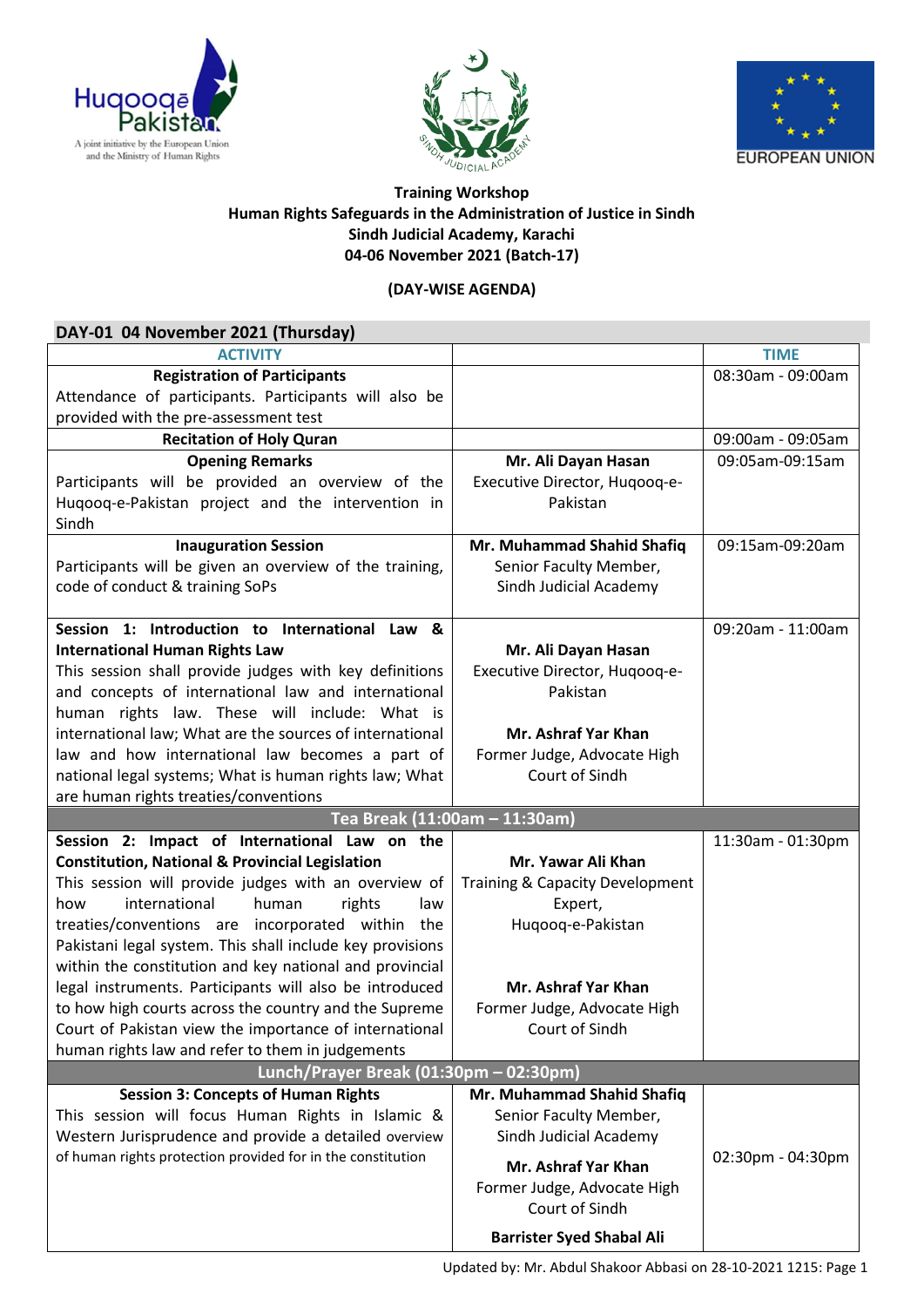| DAY-02 05 November 2021 (Friday)                                                             |                                                                |                   |
|----------------------------------------------------------------------------------------------|----------------------------------------------------------------|-------------------|
| <b>ACTIVITY</b>                                                                              |                                                                | <b>TIME</b>       |
| <b>Recitation of the Holy Quran</b>                                                          |                                                                | 08:30am - 08:35am |
| Day 1 Recap:                                                                                 |                                                                | 08:35am - 08:45am |
| Participants will be given a recap of the                                                    |                                                                |                   |
| thematic areas                                                                               | Mr. Muhammad Shahid Shafiq                                     |                   |
| covered during the first day of the training.                                                | Senior Faculty Member,                                         |                   |
|                                                                                              | Sindh Judicial Academy                                         |                   |
| <b>Session 4: Application of Human Rights</b>                                                |                                                                | 08:45am - 10:00am |
| within the Criminal Justice System of                                                        | Ms. Khadija Ali                                                |                   |
| Pakistan                                                                                     | Training and Capacity Development Expert,                      |                   |
| This session will provide judges with in-depth                                               | Huqooq-e-Pakistan                                              |                   |
| training on how human rights is reflected<br>within the criminal justice system. It shall    | Mr. Ali Dayan Hasan                                            |                   |
| provide judges with the knowledge on how to                                                  | Executive Director, Hugoog-e-Pakistan                          |                   |
| adopt a human rights approach to: Arrest &                                                   |                                                                |                   |
| detention; Remand; Bail                                                                      | Mr. Ashraf Yar Khan                                            |                   |
|                                                                                              | Former Judge, Advocate High Court of Sindh                     |                   |
|                                                                                              |                                                                |                   |
| <b>Session 5: Role of Trial Courts in the Context</b>                                        | Mr. Muhammad Shahid Shafiq                                     | 10:00am -11:30am  |
| of Human Rights                                                                              | Senior Faculty Member,                                         |                   |
| The module shall further provide judges with<br>information on how human rights affects fair | Sindh Judicial Academy                                         |                   |
| trial. Specific importance shall be given to:                                                | Ms. Khadija Ali                                                |                   |
| Proper legal assistance; Dispensation of                                                     | Training and Capacity Development Expert,                      |                   |
| Justice; Administration of Justice                                                           | Huqooq-e-Pakistan                                              |                   |
|                                                                                              |                                                                |                   |
|                                                                                              | <b>Barrister Syed Shahbal Ali</b>                              |                   |
|                                                                                              | Human Rights & Criminal Justice, Junior                        |                   |
|                                                                                              | Expert, Huqooq-e-Pakistan                                      |                   |
|                                                                                              |                                                                |                   |
| Tea (11:30am-11:45 am)                                                                       |                                                                |                   |
|                                                                                              | Mr. Yawar Ali Khan                                             | 11:45am - 01:30pm |
|                                                                                              |                                                                |                   |
| Session 6: Sensitisation of Judges &                                                         |                                                                |                   |
| <b>Prosecutors</b>                                                                           | Training & Capacity Development Expert,                        |                   |
| will focus<br>session<br>sensitizing<br>This<br>on                                           | Huqooq-e-Pakistan                                              |                   |
| participants with respect to Gender, rights of                                               |                                                                |                   |
| disabled persons & children                                                                  | Ms. Khadija Ali                                                |                   |
|                                                                                              | Training and Capacity Development Expert,<br>Huqooq-e-Pakistan |                   |
|                                                                                              |                                                                |                   |

## **Session 7: Application of Human Rights within the Criminal Justice System of Pakistan**

This session will provide judges with in-depth training on how human rights is reflected within the criminal justice system. It shall provide judges with the knowledge on how to adopt a human rights approach to: Arrest & detention; Remand; Bail Training and Capacity Development Expert,

02:30pm - 04:30pm

**Ms. Khadija Ali**

Huqooq-e-Pakistan

**Mr. Muhammad Shahid Shafiq** Senior Faculty Member, Sindh Judicial Academy